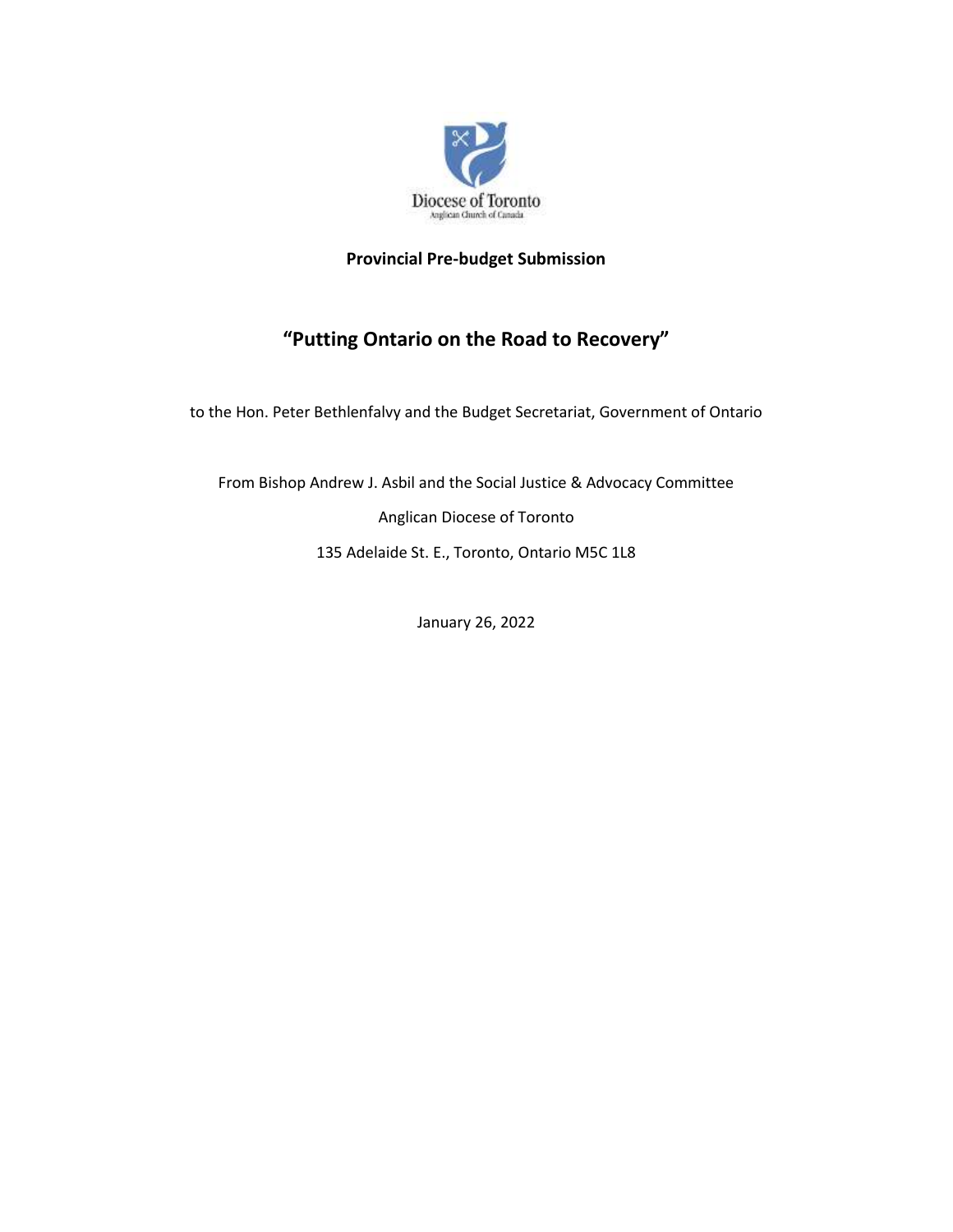#### **SUMMARY OF RECOMMENDATIONS:**

The Anglican Diocese of Toronto is made up of some 200 parishes in communities across 26,000 square kilometres of south-central Ontario, extending beyond the City of Toronto to include communities such as Bolton, Collingwood, Penetanguishene, Haliburton and Brighton. As we continue to serve the spiritual and physical needs of hundreds of thousands of Ontarians, we also add our voice in support of public policies and investments to bring about positive systemic change for the most vulnerable in our communities and the land on which we all depend.

Here are our recommendations for the 2022 Provincial Budget:

## **Poverty Reduction:**

- **1. Over the next five years, continue to raise the minimum wage until it approximates the average living wage in Ontario, and index it to inflation.**
- **2. Require employers to provide employees with 10 paid sick days per year on a permanent basis, with an additional 14 paid sick days during public health emergencies.**
- **3. Require employers to provide a minimum number of hours per week for each position and give employees adequate advance notice of work schedules.**
- **4. Require employers to pay part-time, temporary and casual workers the same rate as their permanent, full-time employees doing the same work.**
- **5. Sign on to the Federal-Provincial Childcare Agreement to bring affordable childcare to Ontario families and establish decent pay and working conditions for early childhood educators.**
- **6. Over the next five years, align social assistance rates with the Market Basket Measure (MBM) for each community, and index them to inflation thereafter, so that people on social assistance are able to meet their basic needs.**
- **7. Remove the artificial separation of social assistance benefits into basic needs and housing benefits.**
- **8. Remove the cap on provincially-funded Overdose Prevention Sites.**

## **Affordable Housing:**

- **9. Implement rent control for all residential rental units in Ontario, including rent control on vacant units.**
- **10. Prioritize the creation and maintenance of permanently affordable rental housing, especially by municipal, non-profit and co-operative housing providers.**
- **11. Tax real-estate speculation and vacant residential units to cool the overheated housing market.**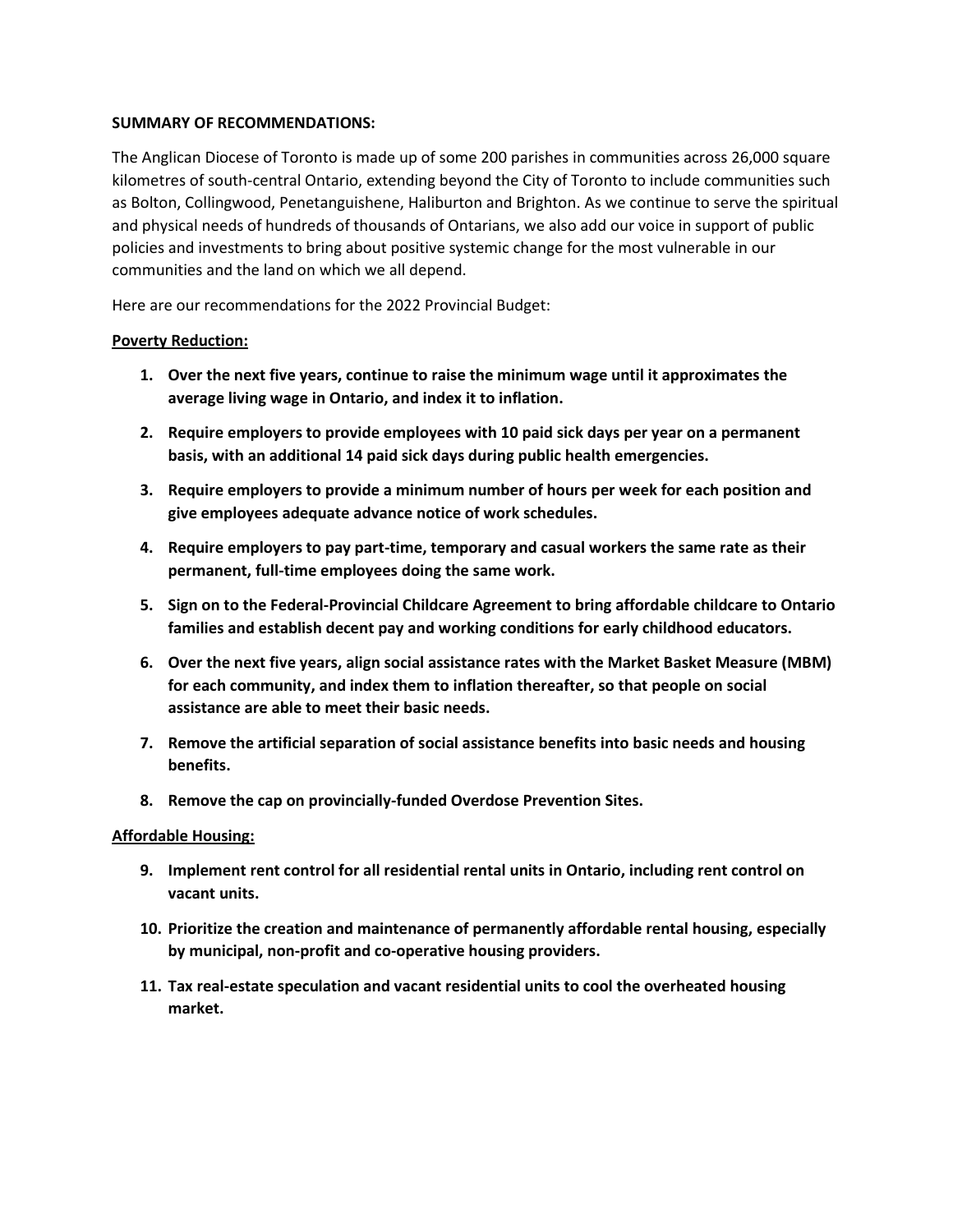#### **Environmental Stewardship:**

- **12. Protect Ontario's environment, food and water supply by keeping the Greenbelt free from development. In particular, resist the use of Ministerial Zoning Orders to override protections for agricultural land and environmentally significant areas**
- **13. Cancel the development of the 413 mega-highway and invest those dollars in expanding and improving public and regional transit.**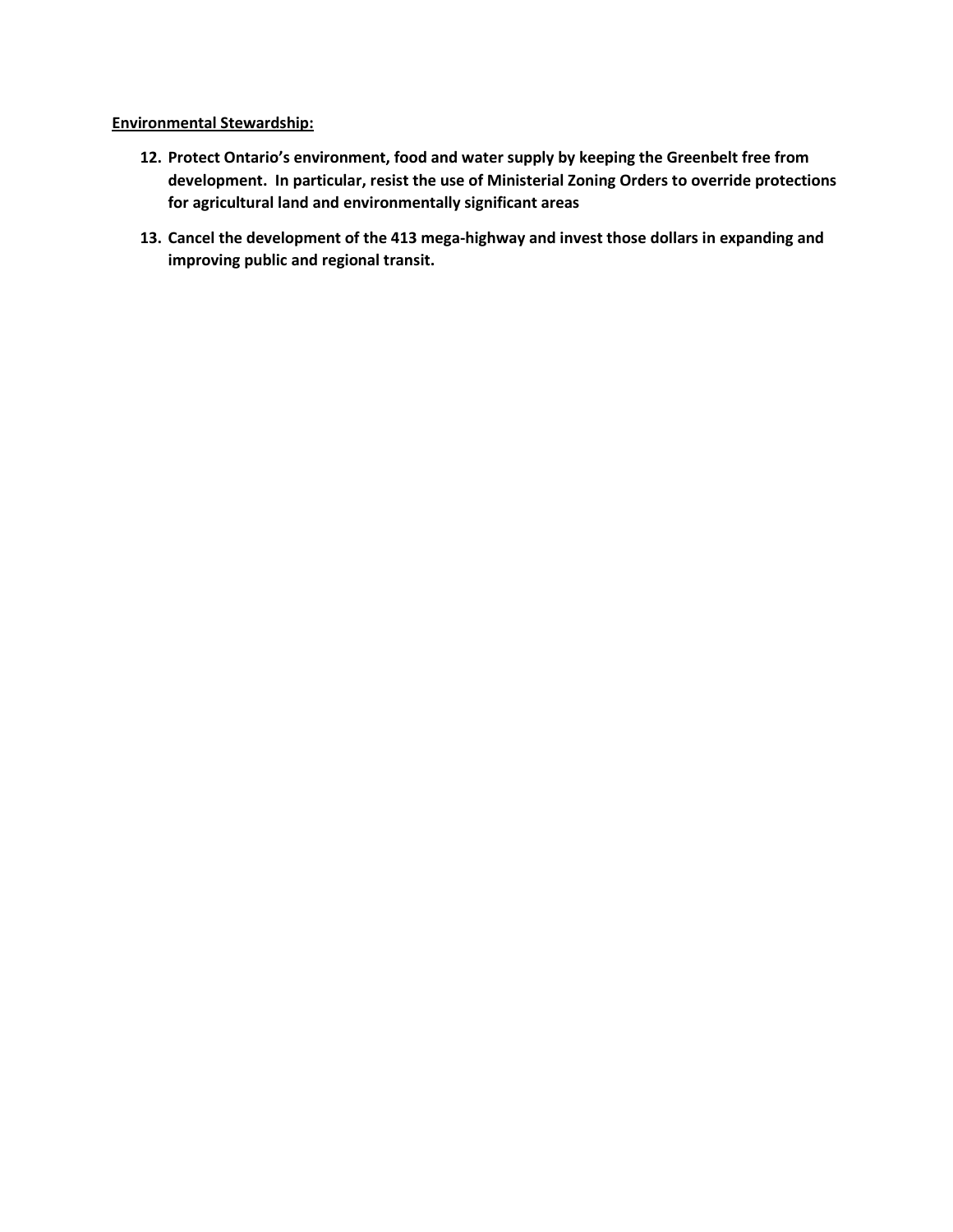The Anglican Diocese of Toronto extends over 26,000 square kilometres of south-central Ontario, from Mississauga to Brighton and as far north as Midland and Haliburton. It includes the City of Toronto as well as smaller urban, suburban, and rural communities. Some 200 parishes in the Diocese serve the spiritual and physical needs of hundreds of thousands of Ontario.

Throughout the COVID-19 pandemic, Anglicans in our Diocese have shown an unprecedented level of generosity and commitment in responding to the needs of our communities. Our parishes and ministries offer food banks, community meal programs, clothing drives, emergency shelter, housing supports, and health care – including numerous COVID-19 vaccination clinics. However, public investment and policy change is necessary to address the systemic inequities, which predate the pandemic but which, in many cases, have been exacerbated by it. We add our voices in support of these measures, in the hope that Ontarians can emerge from the pandemic stronger, healthier, and better equipped to face the challenges ahead.

In keeping with our long-established social justice priorities of poverty reduction, affordable housing, and care for the environment, we recommend the following:

## Poverty Reduction

Under the heading of poverty reduction, we have recommendations to make on wages and employment standards, affordable childcare, and social assistance, as well as on measures to address the worsening opioid crisis.

## Employment

As it was one of our recommendations for the 2021 Budget, we were glad to see this government raise the minimum wage to \$15/hr effective January 1, 2022. However, it is worth noting that this increase still leaves low-income workers short of what they would now be receiving if the minimum wage had risen to \$15 in January 2019 as originally scheduled. Moreover, \$15/hr is still well below the living wage rate in any part of Ontario, which varies from \$16.30 in Thunder Bay to \$22.08 in Toronto.<sup>1</sup> **We urge this government to take steps over the next five years to bring the minimum wage rate up in line with the average living wage in the province, and index it to inflation thereafter.** 

Many workers in Ontario face not only low wages but unfair working conditions which compromise their health and well-being and make it more difficult for them to get ahead. The lack of adequate paid sick day provisions forces workers to choose between losing essential income and going to work sick – unconscionable at any time but a grave threat to public health in a time of pandemic. This past year we have witnessed the explosion of workplace outbreaks of COVID-19 due to the lack of paid sick days for workers. While we acknowledge that this government has brought in a temporary measure to provide three paid sick days for reasons related to COVID-19, this provision is inadequate, temporary, and the eligibility requirements are overly complex. We join with organizations including the Decent Work and Health Network, the Daily Bread Food Bank, Ontario Campaign 2000, and others in calling for **legislation requiring 10 employer- paid sick days per calendar year, accessible to all workers, on a permanent basis**. <sup>2</sup> We also add our voices for **an additional 14 paid sick days in times of public health emergency, such as the current pandemic.** 

<sup>&</sup>lt;sup>1</sup> [https://www.ontariolivingwage.ca/living\\_wage\\_by\\_region](https://www.ontariolivingwage.ca/living_wage_by_region)

<sup>2</sup> <https://theonn.ca/our-work/our-people/decent-work/paid-sick-days/>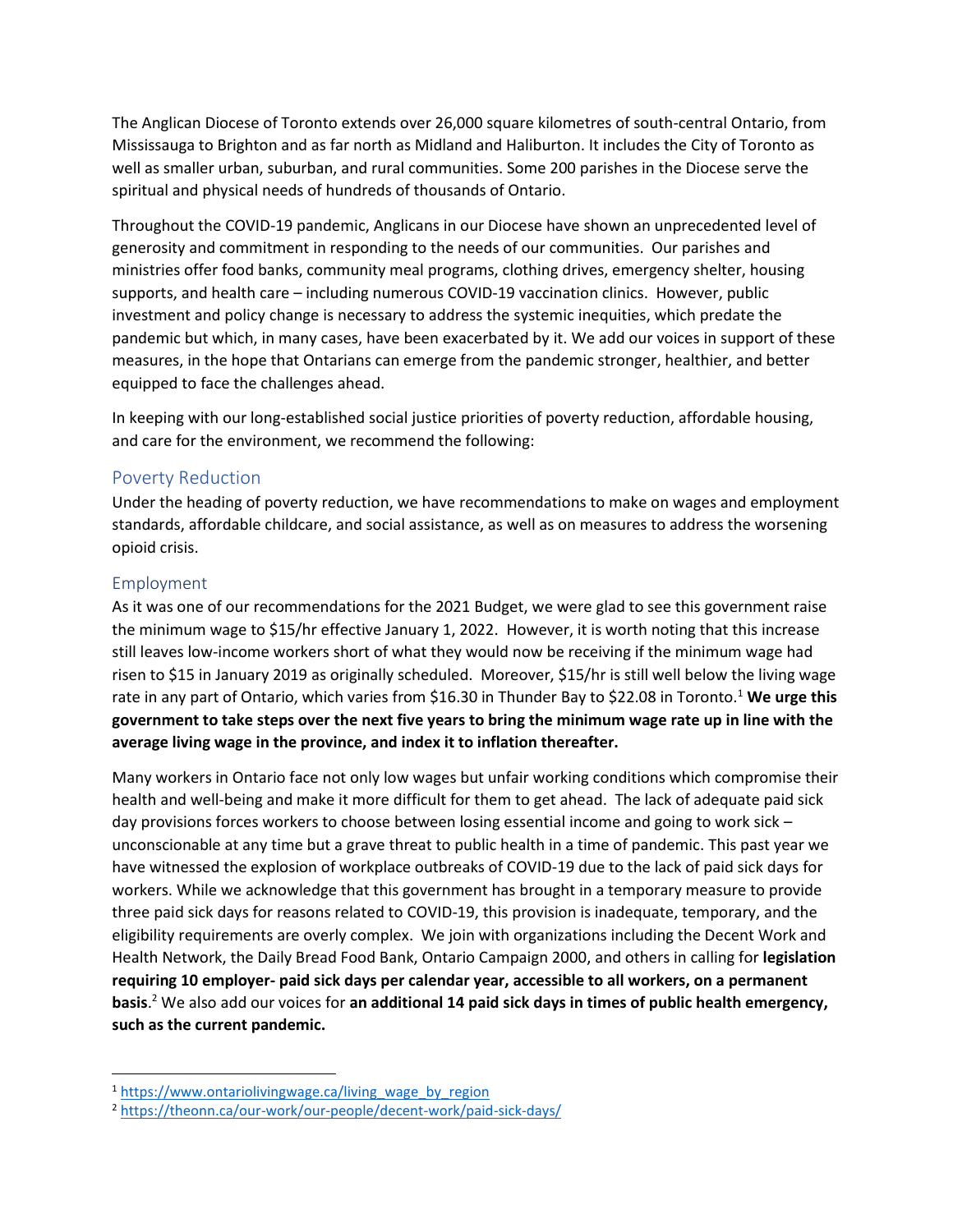Uncertainty over the number of hours of work and what one's schedule will be makes it difficult for workers to know how much money they will make, or to arrange childcare, never mind the ability to find supplementary income-earning opportunities or additional education and training for better jobs. This creates mental stress, jeopardizes the health of workers, and keeps them from being able to give their all to their work. Having to juggle more than one job because hours are uncertain at one workplace is one reason that COVID-19 was so easily spread in long-term care homes during the first wave, due to care workers working in multiple facilities. **Allowing workers to know the minimum number of hours they can expect from a particular job, and giving them reasonable advance notice of their schedules, would help them plan their childcare and other work or study arrangements, bringing greater stability into their lives.**

Finally, Ontario's employment legislation currently permits employers to legally pay part-time, temporary or contract workers less than full-time and permanent workers doing the same work. This creates an incentive for employers to continue to offer precarious jobs. **We call on your government to re-instate pay equity provisions for workers doing the same work, regardless of their employment status.** 

A poverty reduction measure related to employment is access to quality, affordable childcare. Currently, Ontario is the only province in Canada which has not yet signed on to the federal childcare plan – yet families in Ontario, especially in Toronto, pay some of the highest childcare fees in the country. While we are encouraged that negotiations are ongoing**, we urge your government to sign on to the federal childcare plan as a matter of priority**, so that Ontario families have access to quality affordable childcare, allowing them to take on employment without breaking the family budget. This plan should also help ensure decent pay and working conditions for early childcare educators.

## Social Assistance

Social assistance rates in Ontario continue to be abysmally low, with no increase in the rates since 2018 despite growing inflation. A recent report from the Maytree Foundation found that rates for four types of households (a single person considered employable, a single person with a disability, a single parent with one child and a couple with two children) were below Canada's poverty line in 2020, as measured by the Market Basket Measure (MBM) and indeed were in deep poverty (less than 75% of the MBM). A single person on Ontario Works received only  $42\%$  – less than half – of a poverty-line income.<sup>3</sup> These deeply inadequate rates contribute to a loss of dignity for Ontarians on social assistance, forcing them to go without adequate food, clothing, and shelter, and causing them to fall further and further behind. **We recommend that, over the next five years, this government work to align social assistance rates with the Market Basket Measure (MBM) for each community, and index them to inflation thereafter, so that people on social assistance are able to meet their basic needs.**

A further inequity faced by people on social assistance in Ontario is that rates are divided into two parts: a basic needs allowance and a shelter allowance. The minimal increases to social assistance in the past decade have accrued to the basic needs portion of the benefit, leaving the shelter allowance farther and farther beneath the real cost of housing as rents increase. This means that fewer landlords are able to offer Rent-Geared-to-Income housing to social assistance recipients. Moreover, unhoused people on social assistance do not receive the shelter allowance, making it difficult for them to access housing

<sup>3</sup> <https://maytree.com/welfare-in-canada/ontario/>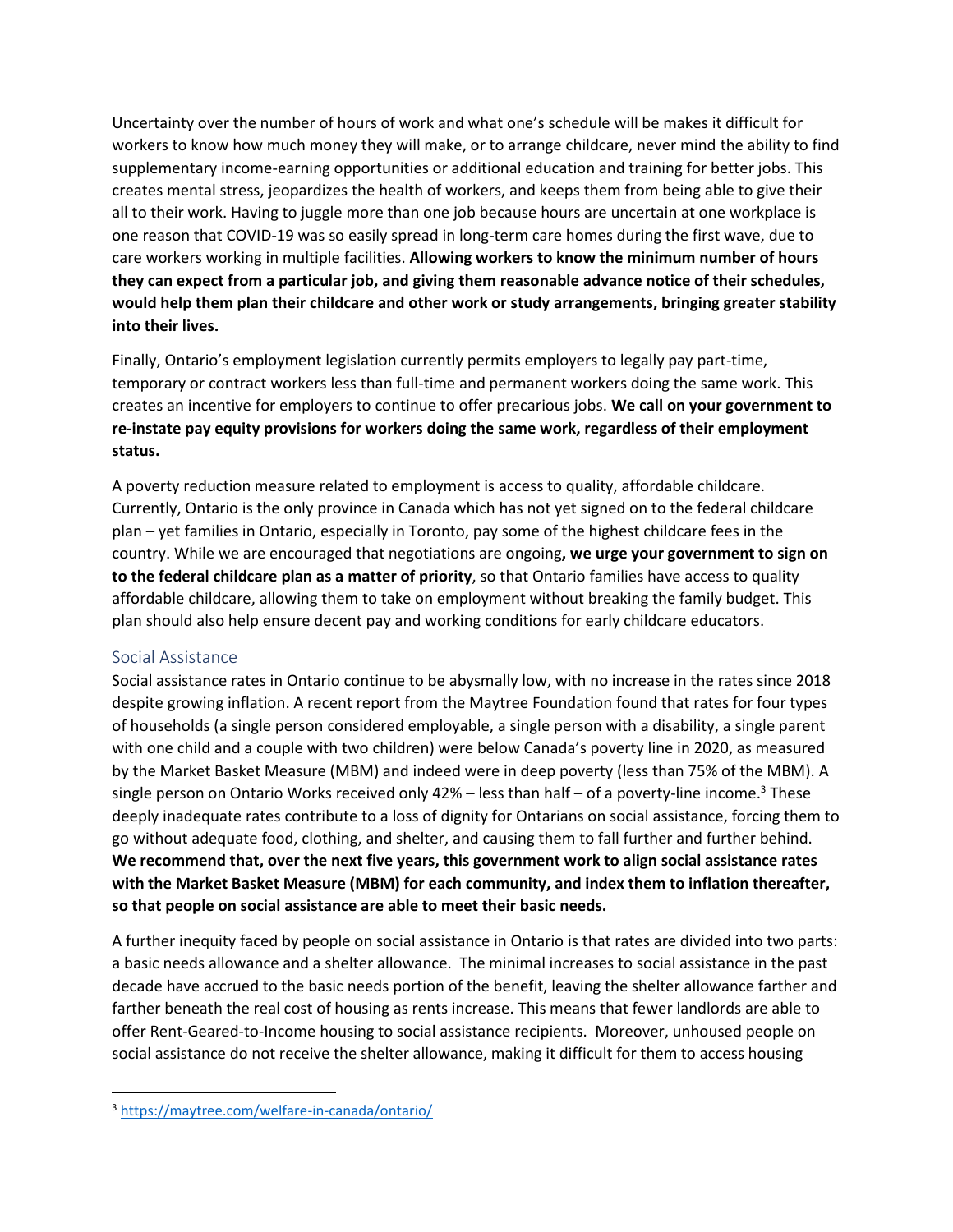options. **We join with social assistance recipients and income security advocates in recommending that social assistance basic needs and housing allowances be combined into a single benefit, giving more flexibility to recipients to access housing that meets their needs.**

## Addressing the growing Opioid Epidemic

In the first year of this government's tenure, measures were taken to restrict the number of provincially licensed and funded overdose prevention sites (OPS) in the province. We wrote to this government in April 2019 in support of several existing OPS sites which had failed to receive provincial licenses and funding. Those sites continue to operate and save lives with support from the federal government. However, the opioid crisis continues to grow. While it has been eclipsed by the COVID-19 pandemic as the overwhelming public health crisis of our time, it has also been exacerbated by the pandemic. Since March 2020, the rate of fatal opioid overdose in Ontario increased by 60% and emergency medical services (EMS) for suspected opioid overdose increased by 57%, with "rural and Northern communities, people experiencing poverty or homelessness, people experiencing incarceration, and Black, Indigenous, People of Colour (BIPOC) communities seeing the largest relative increases."<sup>4</sup> We have personally seen this increase in opioid overdose in our ministries and parish outreach programs – not only in downtown Toronto, but in smaller communities across the Diocese. **We therefore urge this government to remove the cap on the number of provincially-funded Overdose Prevention Sites in Ontario.** 

# Affordable Housing

Housing costs continue to rise for Ontarians, placing an increasing burden on low-income families. Despite the implementation of modest financial penalties for landlords evicting tenants in bad faith, tenants continue to be subject to "renovictions," particularly when they are unaware of their rights or have difficulty enforcing them due to the Landlord Tenant Board process moving online. Once tenants are evicted, landlords are free to charge incoming tenants whatever the market will bear, leaving an ever-shrinking supply of affordable rental housing available to those who are displaced, and pushing more and more people into homelessness.

Vacancy decontrol and exemption of new rental housing from rent control were originally touted as ways to increase the supply of rental housing, including affordable rental housing. However, the construction of new rental housing continues to lag well behind demand<sup>5</sup>, while these exemptions from rent control, especially vacancy decontrol, result in a net loss of affordable rental units in the province. **For this reason, we urge your government to eliminate vacancy decontrol and reinstate rent controls on ALL residential rental units in Ontario.**

A better way to encourage the building of new affordable housing in Ontario is to reduce the barriers to creation and maintenance of permanently affordable rental housing, particularly by municipal, nonprofit, and co-op housing providers. Because these housing providers do not need to meet a built-in profit margin, every dollar of their investment can be put toward creating units and keeping them affordable. **We urge your government to streamline the process for such developers, first by waiving development charges and other government levies on these developments, and secondly by** 

<sup>4</sup> [https://covid19-sciencetable.ca/sciencebrief/the-impact-of-the-covid-19-pandemic-on-opioid-related-harm-in](https://covid19-sciencetable.ca/sciencebrief/the-impact-of-the-covid-19-pandemic-on-opioid-related-harm-in-ontario/)[ontario/](https://covid19-sciencetable.ca/sciencebrief/the-impact-of-the-covid-19-pandemic-on-opioid-related-harm-in-ontario/)

<sup>5</sup> <https://www.acto.ca/vacancy-decontrol-what-is-it-and-why-does-it-matter/>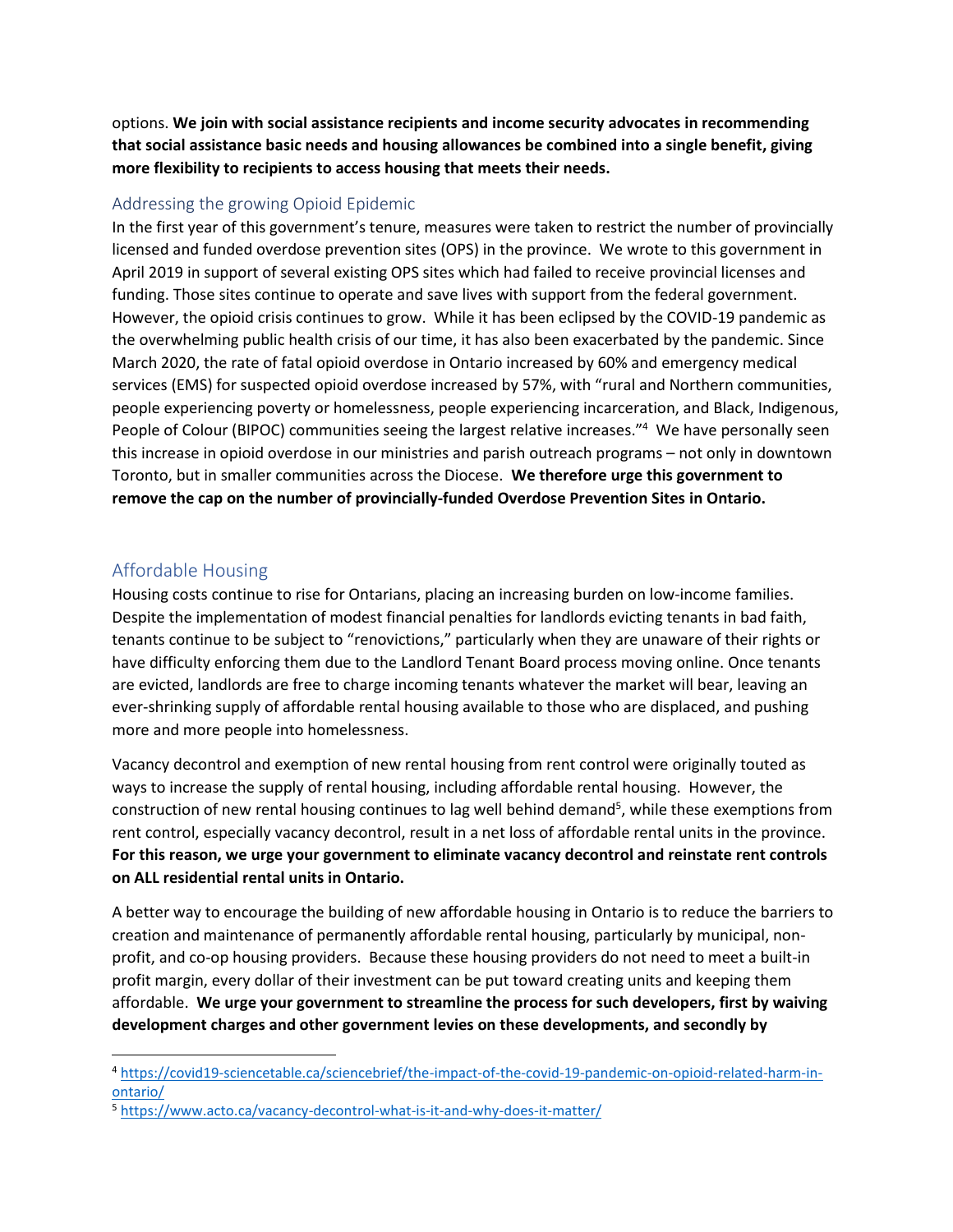**increasing funding to provide upfront financing for public, non-profit and co-op providers to get these developments off the ground quickly. Thirdly, we recommend setting aside funding for landlords of affordable housing (including private landlords) to make needed repairs and retrofits to existing housing stock without having to pass these costs on to their low-income tenants.**

Finally, we urge your government to explore new and expanded taxation measures to cool the overheated housing market. Real estate investors now make up over 25% of homebuyers, pushing prices beyond the reach of Ontario families.<sup>6</sup> **Some level of tax on real estate speculation, even for domestic investors, combined with a tax on vacant properties, could help to mitigate the pressures of speculation on housing costs in Ontario**. If housing is chiefly seen as a financial asset to increase the wealth, it become impossible for the average person – much less those who struggle to get by on lower incomes – to realize their right to a home.

# Environmental Regulation

Ontarians do not live by development alone – even the development of permanently affordable housing! We also rely on local food and water sources, as well as on flourishing ecological spaces that help mitigate the effects of climate change by cleaning our air and water, reduce flooding, provide crucial wildlife habitat, and spaces for Ontarians to connect with nature and enjoy recreational activities. According to the Ontario Federation of Agriculture, 175 acres of farmland in the province are lost to development every day.<sup>7</sup> The use of Ministerial Zoning Orders to override agricultural zoning use and environmental protections has accelerated during this government's tenure. Yet once prime agricultural and ecologically protected land is lost to development, it cannot be replaced, leaving future Ontarians less resilient, more dependent on sources outside the province for food and drinking water, and more vulnerable to climate change-related natural disasters. Such a course will impoverish future Ontarians not only financially but in terms of health and well-being and biodiversity. It does not make good economic sense even in the short term, since the cost of infrastructure for greenfield development far exceeds that related to intensified or infill development.<sup>8</sup>

Adding a new mega-highway, such as the planned Highway 413, will accelerate urban sprawl and lead to higher levels of air pollution and greenhouse gas emissions, without easing traffic congestion longterm.<sup>9</sup> This is especially misguided, considering our need to do all we can to lower our contribution to climate change, so as to avoid even more catastrophic climate impacts. Investing in public transit at the local and regional levels will help ease congestion at the same time as reducing our environmental impact.

**For these reasons, we urge your government to protect the Greenbelt from development; to resist using MZO's to override existing agricultural zoning and environmental protections; and to scrap plans for Highway 413, choosing instead to invest those dollars in public and regional transit.** 

<sup>6</sup> <https://www.cbc.ca/news/canada/toronto/investors-in-ontario-real-estate-market-1.6258199>

<sup>7</sup> <https://homegrown.ofa.on.ca/story/>

<sup>8</sup> <https://www.cbc.ca/news/canada/ottawa/urban-expansion-costs-menard-memo-1.6193429>

<sup>9</sup> [https://www.thestar.com/life/2021/12/06/highway-disease-doctors-prescribe-saying-no-to-highway-413](https://www.thestar.com/life/2021/12/06/highway-disease-doctors-prescribe-saying-no-to-highway-413-development) [development](https://www.thestar.com/life/2021/12/06/highway-disease-doctors-prescribe-saying-no-to-highway-413-development)